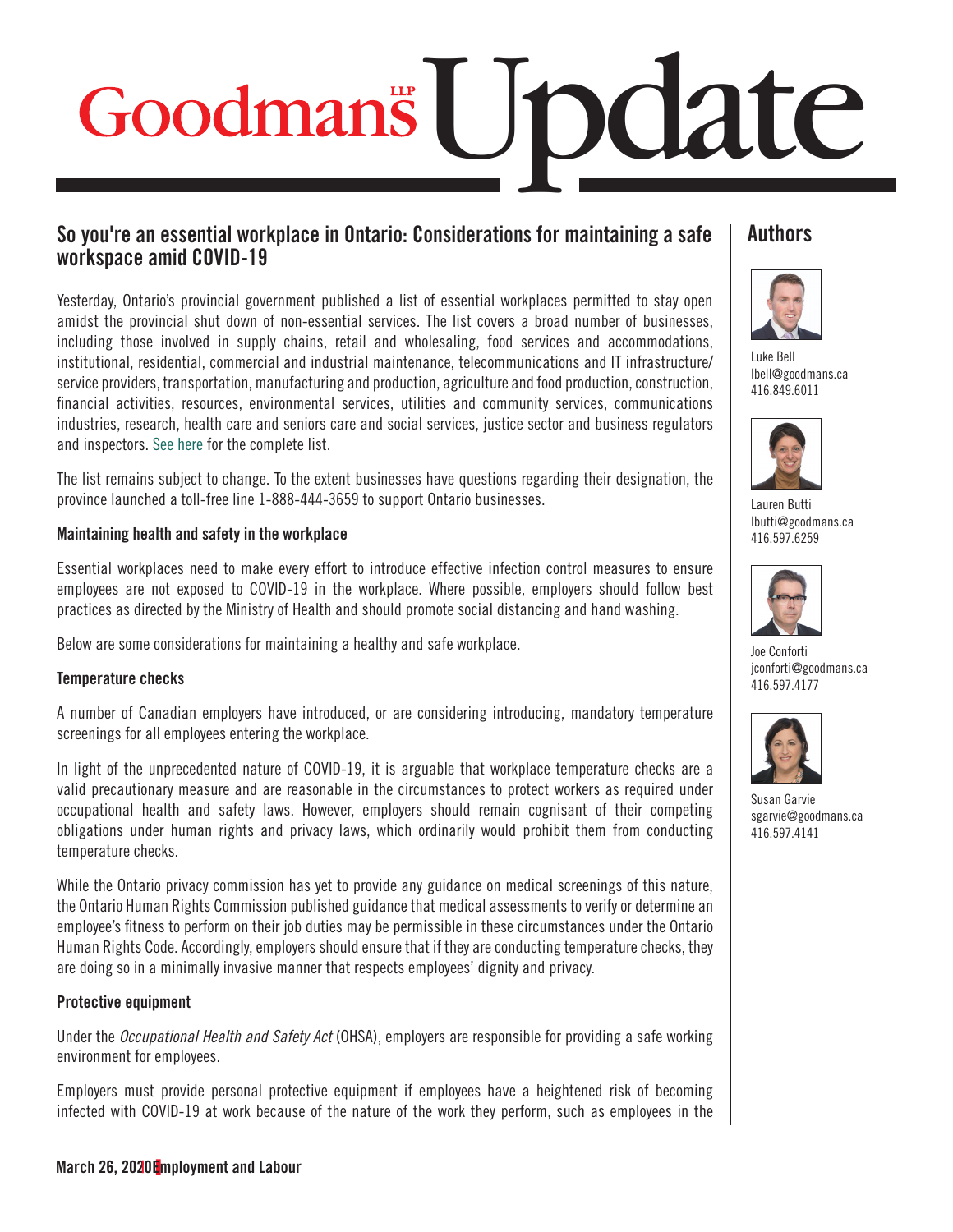# **Goodmans** Update

healthcare or homecare industry who may come into direct contact with a person with COVID-19. Where employees do not have this type of heightened risk, employers will generally not be required to supply protective equipment.

Employers should continue to monitor the situation and follow any guidance issued by public health authorities for protective equipment in the workplace.

## Cases and presumptive cases of COVID-19 in the workplace

Employees who test positive for COVID-19 should not be permitted in the workplace until they have followed the government and public health protocols for quarantine and self-isolation. As a precautionary measure, any employee who has had close contact with a person who has tested positive for COVID-19, should also be removed from the workplace for at least 14 days. This measure should be applied to (i) co-workers who have worked closely with an employee who has tested positive with the virus, (ii) employees who have come into close contact with a person who has tested positive with the virus, and (iii) may also extend to co-workers of an employee who has come into close contact with any other person who has tested positive with the virus.

Employees should also be actively encouraged to report any flu-like symptoms to management. Where these reports are received, employers should treat these as presumptive cases. More generally, any employee who is experiencing flu-like symptoms should not be permitted to enter the workplace and should be directed to self-isolate for a period of 14 days. Furthermore, any person who has come into contact with a person who has been in close contact with another person with a presumptive case, should also be directed to self-isolate for the earlier of 14 days or until the diagnosis of COVID-19 is ruled out by health authorities.

Employers must, however, remain mindful of their confidentiality and privacy obligations owed to any employee who tests positive for COVID-19. In certain circumstances, it may be necessary for the employer to disclose the identity of an employee who has contracted the virus to protect the safety of others who are likely to have been in close contact with the infected employee. However, to the extent possible, employers should make every effort to protect the identity of any infected employee.

Additionally, should an employer become aware of any employee who has tested positive, increased cleaning and disinfecting measures should be implemented, including within the area the affected employee works. While there is no obligation for an employer to report a confirmed case of COVID-19 to federal or provincial health authorities, employers may wish to contact public health authorities to obtain advice on implementing enhanced safety protocols. If the employee contracted COVID-19 in the workplace, depending on the circumstances of the case, the employer may be required to comply with its reporting obligations under the OHSA and worker's compensation legislation.

## Job protected leave

As we summarized in our March 16, 2020 Update, *[Proposed Amendment to Employment Standards Act, 2000 \(Ontario\): Job Protection to](https://www.goodmans.ca/Doc/Proposed_Amendment_to_Employment_Standards_Act__2000__Ontario___Job_Protection_to_Workers_Affected_by_COVID_19)  [Workers Affected by COVID-19](https://www.goodmans.ca/Doc/Proposed_Amendment_to_Employment_Standards_Act__2000__Ontario___Job_Protection_to_Workers_Affected_by_COVID_19)*, recent amendments to the *Employment Standards Act* include job-protected leave for employees unable to work as a result of COVID-19. The new job-protected leave includes unpaid leave for employees who cannot work because they are subject to a medical investigation or health order, are in self-isolation or quarantine, are subject to a travel restriction or are caring for a person affected by COVID-19. An employee taking a job-protected leave related to COVID-19 is not required to provide the employer with a medical note, but may have to provide evidence that is reasonable in the circumstances, at a time that is reasonable in the circumstances. Employees who elect to take a job-protected leave may not be laid off during that leave.

## Refusal to work

Under the OHSA, most employees have the right to refuse work if a condition of the workplace "is likely to endanger" their health or safety. Accordingly, if an employee has a legitimate concern for their safety relating to a positive or presumptive case of COVID-19 in the workplace, potential exposure to COVID-19 from interactions in the workplace or travelling to the workplace or the employee's general vulnerability to COVID-19 (by reason of age or underlying medical condition), the employee may be able to rely on the right to refuse work under the OHSA.

Whether a work refusal related to COVID-19 is reasonable will depend on the individual circumstances. Employers should keep their employees apprised of all of the safety measures they are taking to maintain a safe and healthy workplace, which will not only benefit employees, but may also assist employers in responding to any work refusal in accordance with the OHSA.